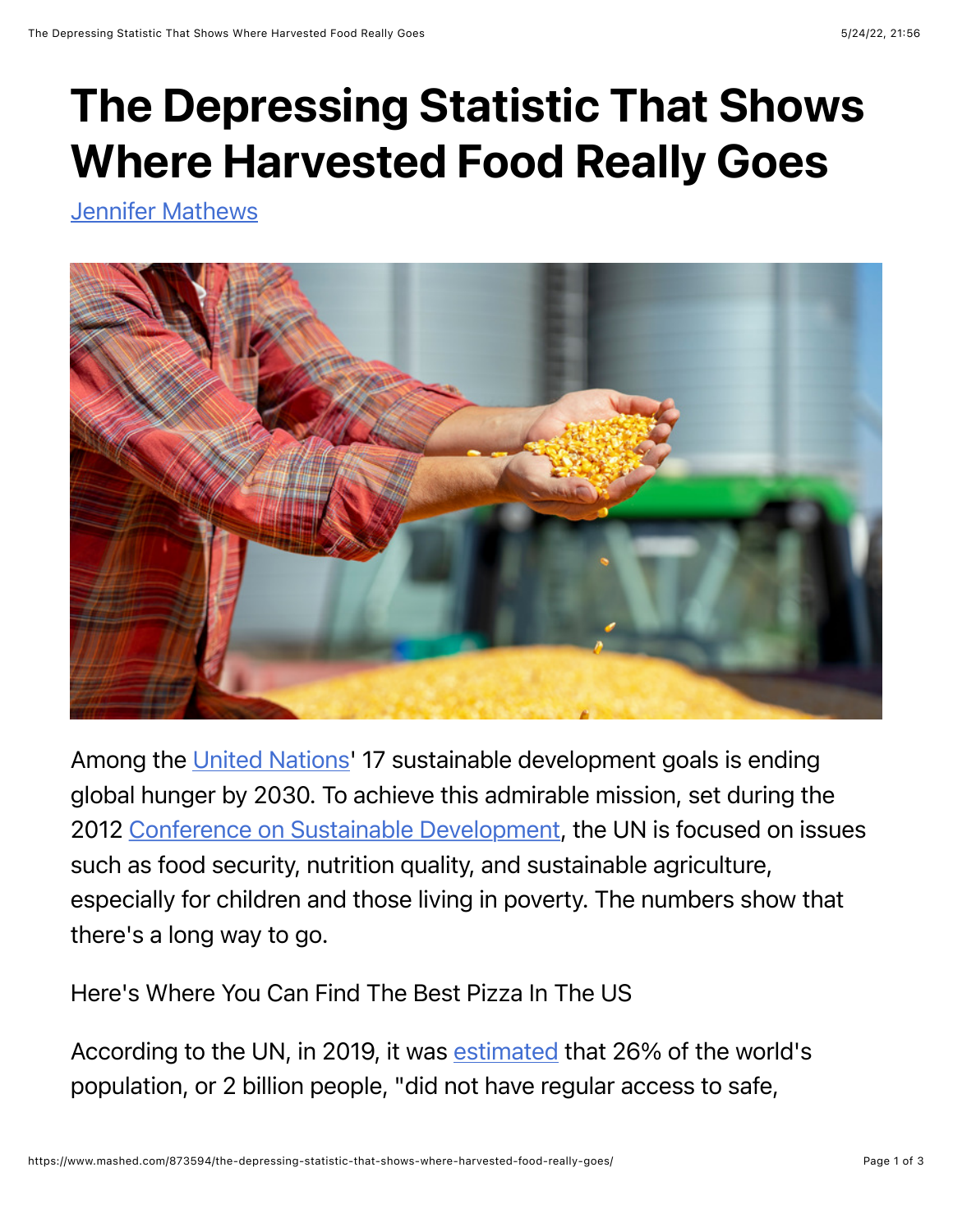nutritious and sufficient food." Since then, supply chain issues, unemployment, a sharp increase in food prices, and reduced household income during the pandemic have exacerbated food insecurity issues. Within the U.S., school-aged children were highly affected, with 30 million students dependent on the National School Lunch program left hungry when inperson classes were cancelled (via **N[utrition Journa](https://nutritionj.biomedcentral.com/articles/10.1186/s12937-021-00732-2)l**). The *Caribbean and* Latin America saw one of the sharpest rises in food insecurity during the pandemic, while Africa has seen the highest levels overall, per [WHO](https://www.who.int/news/item/12-07-2021-un-report-pandemic-year-marked-by-spike-in-world-hunger).

Most recently, the war in Ukraine has also contributed to food insecurity, with the country responsible for one-third of global wheat production pre-war. By the end of this year, food-insecure people worldwide are estimated to rise to 323 million people, according to the [U.S. Global Leadership Coalition.](https://www.usglc.org/coronavirus/global-hunger/) Despite the dire numbers, food production is high enough to end global hunger — but only if it's allocated the right way.

According to [The Conversation](https://theconversation.com/a-shrinking-fraction-of-the-worlds-major-crops-goes-to-feed-the-hungry-with-more-used-for-nonfood-purposes-181819), just 10 crops account for 80% of the crop calories people consume: barley, cassava, maize (corn), oil palm, rapeseed (canola), rice, sorghum, soybean, sugar cane, and wheat. Between 1960 and 2010, there was a 200% increase in these crops, suggesting that a steady rise in food production could feed the hungry. Yet, a recent study performed by [Nature Food](https://rdcu.be/cN52O) reports that by 2030, we will fall short of the zero-hunger goal significantly. It's estimated that only 29% of those 10 crops will be dedicated to feeding the population, as opposed to 51% in the 1960s.

The remaining 71% will be sold to the highest global bidders for agribusiness (biofuel, pharmaceutical, and bioplastic industries) and food manufacturers, which use the crops to produce things like food additives and livestock feed. This shift in numbers will disproportionately affect those in poorer countries, who consume primarily rice, corn, bread, and vegetable oils rather than animal products. Though these figures may be surprising, they are